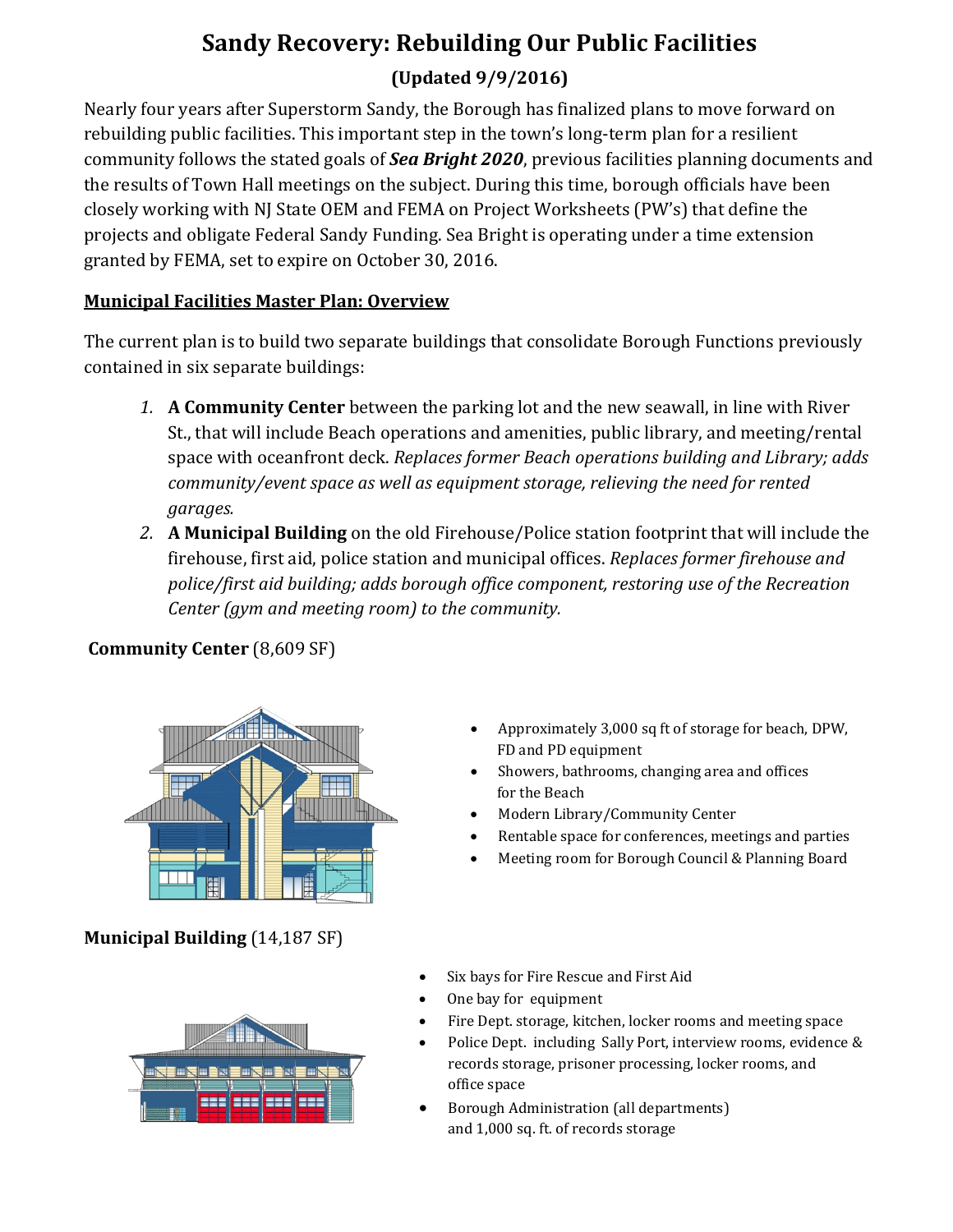## **Projected Construction Costs and Financing**

The costs of the buildings are based on architect's estimates and will be offset by funding from FEMA, insurance proceeds, and beach access funds reserved for public beach improvements. The true costs of construction will not be known until the project is put out to bid.

|                          | <b>Projected Cost</b><br>(Estimate) | <b>FEMA &amp; Insurance</b><br><b>Proceeds</b> | <b>Net Cost to</b><br><b>Borough</b> |
|--------------------------|-------------------------------------|------------------------------------------------|--------------------------------------|
| <b>Community Center</b>  | \$4,875,248                         | \$3,388,648                                    | \$1,486,600                          |
| <b>Municipal Complex</b> | \$7,851,721                         | \$4,091,127                                    | \$3,760,594                          |
| <b>Totals</b>            | \$12,726,969                        | \$7,479,775                                    | \$5,247,194                          |

During the construction phase, the Borough would finance the project through short term, interest only loans, insurance proceeds and FEMA reimbursements. After the projects are completed, bonds would be secured through Monmouth County to get the best possible interest rates (calculations assume 3.5%). The term of the bonds is 20 years, although the buildings would be used for many years after the bonds are paid off. The Maximum authorized borrowing (Bonds) is approximately \$500,000 higher than the projected costs to cover any contingencies.

On June 1, 2016, the Borough Council authorized bonding to cover the borough's share of construction, through three separate bond issuances:

- Bond ordinance 15-2016 Appropriating \$1,400,000 for construction of the Community Center\* and authorizing \$332,500 in bonds.
- Bond ordinance 16-2016 Appropriating \$7,900,000 for construction of the Municipal Complex and authorizing \$3,942,500 in bonds.
- Bond ordinance 17-2016 Appropriating \$3,600,000 for construction of the Building for the Beach Utility**\*** and authorizing \$1,486,750 in bonds.

**\***Because the Community Center has dual functions, the cost of the building will be split 50/50 with the Beach Utility, which requires its own bond and does not impact taxes.

A referendum (special election) will be held on **September 27, 2016** for popular vote on these bond ordinances. An affirmative vote will allow the Borough to proceed on the current plan for rebuilding the Municipal Facilities.

## **Property Tax Impact**

|                              | <b>Annual Payment</b> |           | <b>Monthly Payment</b> |           |
|------------------------------|-----------------------|-----------|------------------------|-----------|
|                              | Annual Revenue Offset |           | Annual Revenue Offset  |           |
|                              | \$125,000             | \$225,000 | \$125,000              | \$225,000 |
| <b>Bond Council Estimate</b> | \$127                 | \$43.33   | \$10.56                | \$3.61    |
|                              |                       |           |                        |           |
| Original Estimate            | \$172                 | \$89.17   | \$14.32                | \$7.43    |

- All Figures based on average Borough Assessment of \$500,000.
- Bond Council Estimate dated 8/22/16
- Actual 2016 Offsetting Revenue as of  $8/30/16 = $250,000$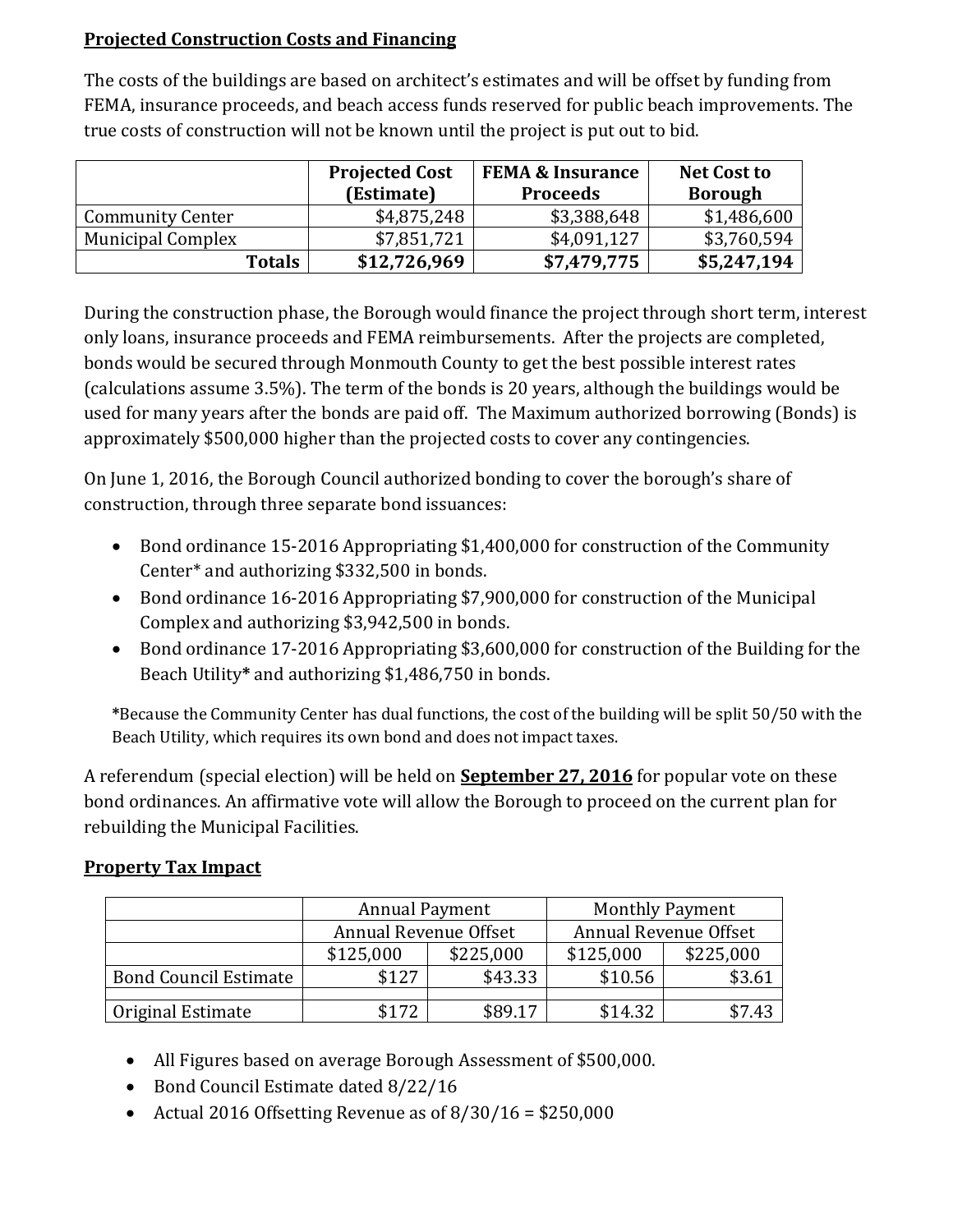## **Rebuilding Our Municipal Facilities: Questions & Answers**

#### **How Are We Managing Without Facilities?**

The borough is using the former gym for many administrative functions and is currently operating out of the following temporary, rented facilities:

- Beach Facility; Beach Bathroom Trailer (Main Parking Lot)\$30,720 / yr
- Police Dep't Trailers (Main Parking Lot)\$39,060 / yr
- Fire Dep't / 1<sup>st</sup> Aid (River St.) \$54,000 / yr
- Library \$12,000 / yr
- DPW Garage \$20,000 / yr **Total annual cost = \$155,780**

## **Why are Construction Costs so High?**

Compared to the cost of rebuilding a residential home or commercial building, the costs seem high. The increase is partially due to state and federal building codes and procurement rules. "Prevailing Wages" is a requirement for all contractors to use union labor rates, generally 2-3 times higher than non-union, which has a significant impact on the total cost. PEOSHA, Dep't of Corrections and other Agencies impose their requirements as well.

The estimated cost per square foot are in line with recently completed similar public buildings – The Ortley Beach lifeguard facility was just completed at a cost of \$1.1m for 1,600 sf; which equates to **\$687/sf**. [\(http://www.app.com/story/news/local/ocean-county/sandy-recovery/2016/06/24/rebuilt-block-house](http://www.app.com/story/news/local/ocean-county/sandy-recovery/2016/06/24/rebuilt-block-house-opens-ortley-beach/86353026/)[opens-ortley-beach/86353026/\)](http://www.app.com/story/news/local/ocean-county/sandy-recovery/2016/06/24/rebuilt-block-house-opens-ortley-beach/86353026/)

Our projected total costs include everything related to completing the projects: Architect, Engineering & Permitting Fees; Furniture, Security & Specialized Systems for Police, Fire & 1<sup>st</sup> Aid; Fire Suppression Systems; Commercial Grade Elevators (\$70k each), Landscaping; and Contingency Fees. These are costs that are not included when you build a residence. These additional costs add \$150-200 per square foot. See Table 1 for details.

#### **Doesn't FEMA pay 90%?**

FEMA reimburses up to 90% of *eligible* costs. Eligible costs are defined as replacement "in-kind" of prestorm buildings, plus code compliance - ADA, Elevation, etc..

FEMA's 90% contribution is based on their cost estimate for the basic replacement. The Borough has worked with FEMA, the State OEM Office and our Architect to ensure that we have received a fair contribution for these projects. FEMA does *not* pay for steel construction when the original building was wood or any upgrades that will make our future construction more sustainable, such as hard-plank siding that requires no maintenance, or a roof with a 50- year life span. Because the facilities we are replacing were older, for the most part, the amount we are receiving is reasonable given the pre-storm condition of each building.

Due to the amount of time since Sandy, the Borough has requested and been granted a time extension to complete FEMA's Project Worksheets for the new buildings. This time extension expires in October 2016.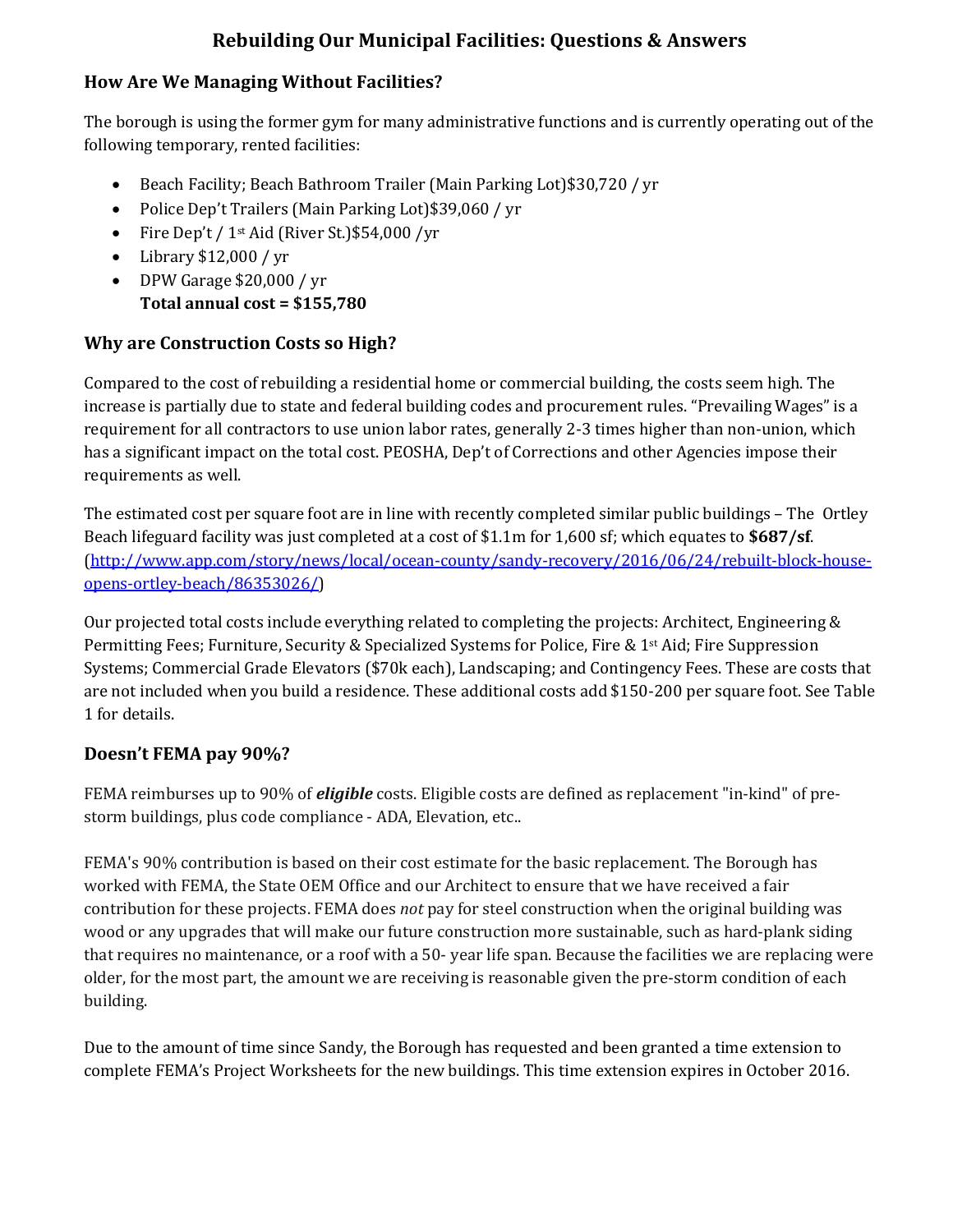#### **What Facilities Existed Pre-Storm?**

| <b>Name</b>                                            | <b>Functions</b>                         | Sq Ft  | <b>Status</b>                             |
|--------------------------------------------------------|------------------------------------------|--------|-------------------------------------------|
| <b>Borough Hall</b><br>Admin, Council Room, Recreation |                                          | 7,000  | Rec. space converted<br>to Administration |
| <b>DPW</b><br>Office, vehicle and equip storage        |                                          | 3,264  | Unchanged                                 |
| <b>DPW</b>                                             | 2,000<br>Garage                          |        | Rental                                    |
| <b>Beach Building</b>                                  | Lifeguard station, bathrooms,<br>showers | 3,728  | Destroyed                                 |
| <b>Fire House</b>                                      | <b>FD</b>                                | 4,345  | Demolished                                |
| Police / 1st Aid                                       | PD, 1st Aid                              | 3,728  | Demolished                                |
| Library<br>Library, Community room                     |                                          | 3,000  | Demolished                                |
|                                                        | <b>Total SF</b>                          | 27,065 |                                           |

#### **What is the Schedule?**

If the Referendum is approved the major milestones are:

| <b>Authorize Design</b> | 9/30/2016  |
|-------------------------|------------|
| Design Complete         | 12/30/2016 |
| <b>Bid</b>              | 1/30/2017  |
| Award                   | 4/15/2017  |
| Project Complete        | 10/30/2018 |

#### **What Happens if the Projects are Delayed?**

- Construction costs go up approximately 4% per year, so delay will increase the cost without any off-setting increase in funding.
- The Borough goes back to the beginning of the process with FEMA and will incur new professional costs associated with alternative facility design and additional months for permitting and public stakeholder meetings.
- FEMA funds these projects through PWs that will expire on October 30, 2016. Without clearly defined projects that have firm dates associated with them, FEMA could deny an extension and de-obligate the funds for these projects.
- The Borough would have to pay the costs of all the rental facilities going forward, and could be liable for previous payments that had been partially paid by FEMA.